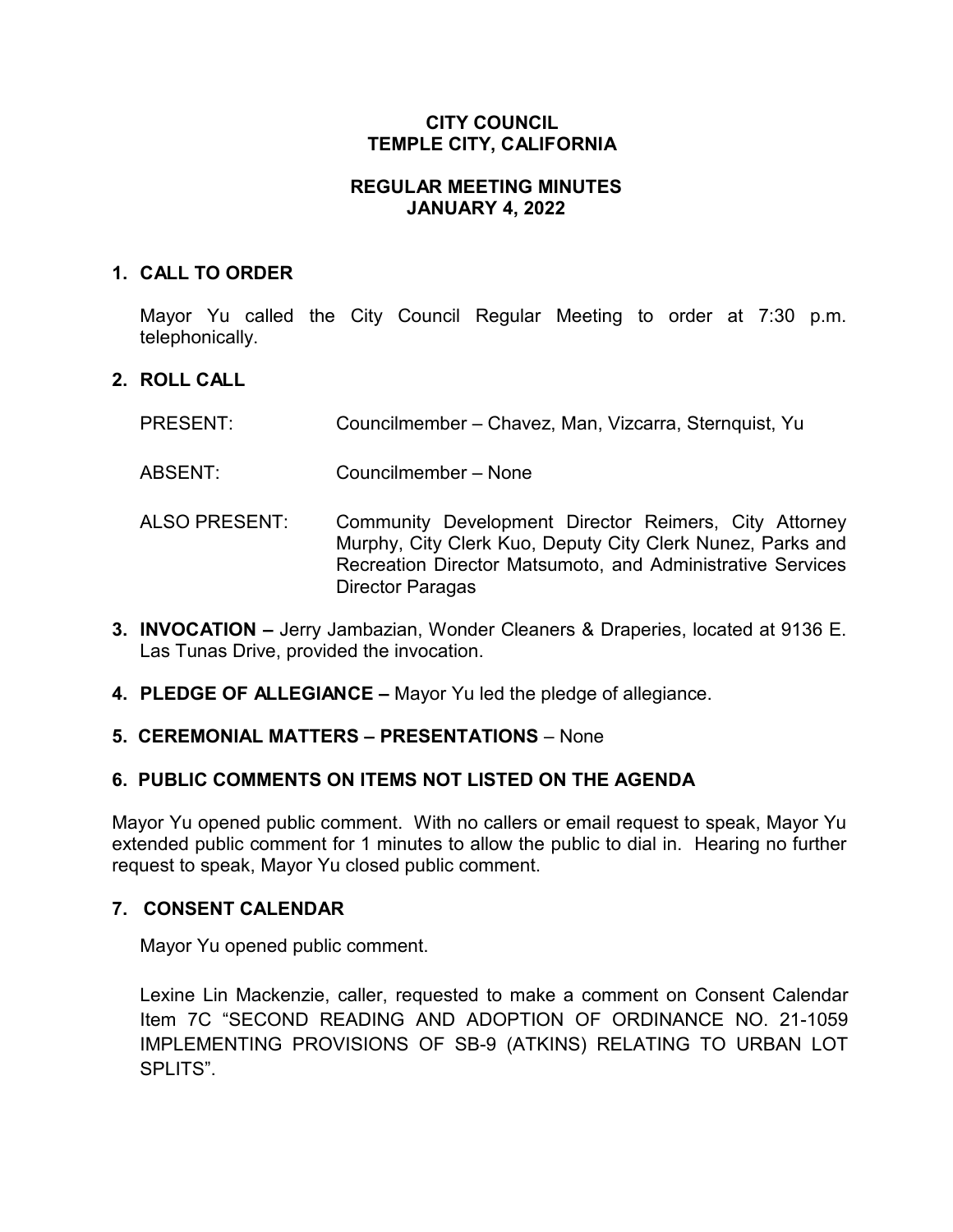Mayor Yu pulled Consent Calendar Item 7C for a brief presentation from staff and to receive public comments.

Hearing no further request to speak on other Consent Calendar Items, Mayor Yu closed public comment.

Councilmember Man made a motion to approve the remaining consent calendar items. Seconded by Mayor Pro Tem Sternquist and approved by the following votes:

| AYES:             | Councilmember – Chavez, Man, Vizcarra, Sternquist, Yu |
|-------------------|-------------------------------------------------------|
| NOES:             | Councilmember – None                                  |
| ABSENT:           | Councilmember – None                                  |
| <b>ABSTAINED:</b> | Councilmember – None                                  |

# [A. APPROVAL OF MINUTES](https://www.ci.temple-city.ca.us/DocumentCenter/View/17223/7A_CCM---2021-12-21)

The City Council is requested to review and approve the Minutes of the Regular City Council Meeting of December 21, 2021.

Action: Approved.

#### B. [PARKS AND RECREATION](https://www.ci.temple-city.ca.us/DocumentCenter/View/17224/7B_PRC-Regular-Meeting-Actions_Staff-Report-2022-1-4) COMMISSION ACTIONS

The City Council is requested to receive and file the actions of the Park and Recreation Commission Regular Meeting of December 15, 2021.

Action: Received and filed.

#### D. [VISA CARD REPORT](https://www.ci.temple-city.ca.us/DocumentCenter/View/17226/7D_10422-Visa-Card-Staff-Report)

The City Council is requested to receive and file the Visa Card Report.

Recommendation: Receive and file.

#### E. [ADOPTION OF RESOLUTION NO. 22-5577](https://www.ci.temple-city.ca.us/DocumentCenter/View/17227/7E_Warrant-Register_Reso-No-22-5577-10422---Warrants--Demands-FY-2021-2022---Copy) APPROVING PAYMENT OF BILLS [FOR FISCAL YEAR 2021-22](https://www.ci.temple-city.ca.us/DocumentCenter/View/17227/7E_Warrant-Register_Reso-No-22-5577-10422---Warrants--Demands-FY-2021-2022---Copy)

The City Council is requested to adopt Resolution No. 22-5577 authorizing the payment of bills.

Recommendation: Adopt Resolution No. 22-5577

Consent Calendar Item 7C was heard out of agenda order.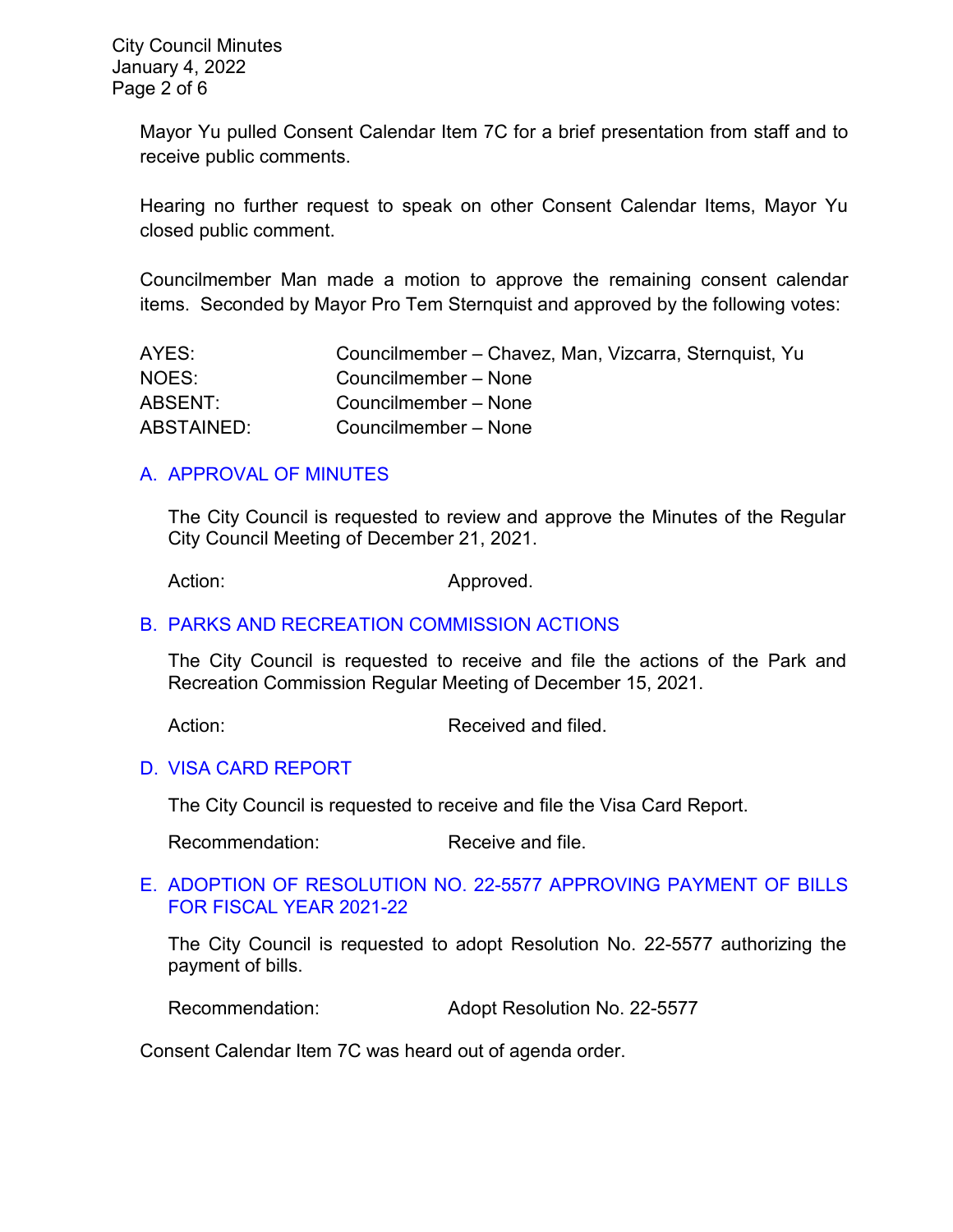#### C. [SECOND READING AND ADOPTION OF ORDINANCE NO. 21-1059](https://www.ci.temple-city.ca.us/DocumentCenter/View/17225/7C_SB9_Staff-Report-for-Ordinance-21-1059_v2-final)  [IMPLEMENTING PROVISIONS OF SB-9 \(ATKINS\) RELATING TO URBAN LOT](https://www.ci.temple-city.ca.us/DocumentCenter/View/17225/7C_SB9_Staff-Report-for-Ordinance-21-1059_v2-final)  **[SPLITS](https://www.ci.temple-city.ca.us/DocumentCenter/View/17225/7C_SB9_Staff-Report-for-Ordinance-21-1059_v2-final)**

SB-9 amended Section 66452.6 of, and added Sections 65852.21 and 66411.7 to, the California Government Code to allow for urban lot splits. Ordinance No. 21-1059 seeks to improve upon the State's efforts by addressing issues that the State did not previously consider or further strengthening the State's efforts.

Community Development Director Reimers gave a brief overview of the staff report.

Mayor Yu opened public comment.

Ms. Lexine Lin Mackenzie, caller, expressed her concern regarding the provisions imposed by the ordinance, specifically lack of parking, requirement for LEED Platinum building certification, and bi-annual inspection to ensure property owner is living on site.

Hearing no further request to speak, Mayor Yu closed public comment.

City Council asked questions and made final comments.

Councilmember Man made a motion to waive further reading and adopt Ordinance No. 21-1059 implementing provisions of SB-9 (Atkins) relating to urban lot splits. Seconded by Mayor Pro Tem Sternquist and approved by the following votes:

| AYES:      | Councilmember - Chavez, Man, Vizcarra, Sternquist, Yu |
|------------|-------------------------------------------------------|
| NOES:      | Councilmember – None                                  |
| ABSENT:    | Councilmember – None                                  |
| ABSTAINED: | Councilmember – None                                  |

#### **8. PUBLIC HEARING** – None

#### **9. UNFINISHED BUSINESS** – None

#### **10. NEW BUSINESS**

#### A. [DISCUSSION AND POSSIBLE ADOPTION OF RESOLUTION TO CONTINUE TO](https://www.ci.temple-city.ca.us/DocumentCenter/View/17228/10A_Remote-Meeting_Staff-Report)  [ALLOW CITY COUNCIL MEETINGS TO BE HELD REMOTELY, CONSISTENT](https://www.ci.temple-city.ca.us/DocumentCenter/View/17228/10A_Remote-Meeting_Staff-Report)  [WITH ASSEMBLY BILL 361](https://www.ci.temple-city.ca.us/DocumentCenter/View/17228/10A_Remote-Meeting_Staff-Report)

The City Council is requested to consider the safety and procedural issues involved in continuing to hold remote meetings pursuant to AB 361 and, if the facts so require, to adopt Resolution No. 22-5576 to authorize the Council and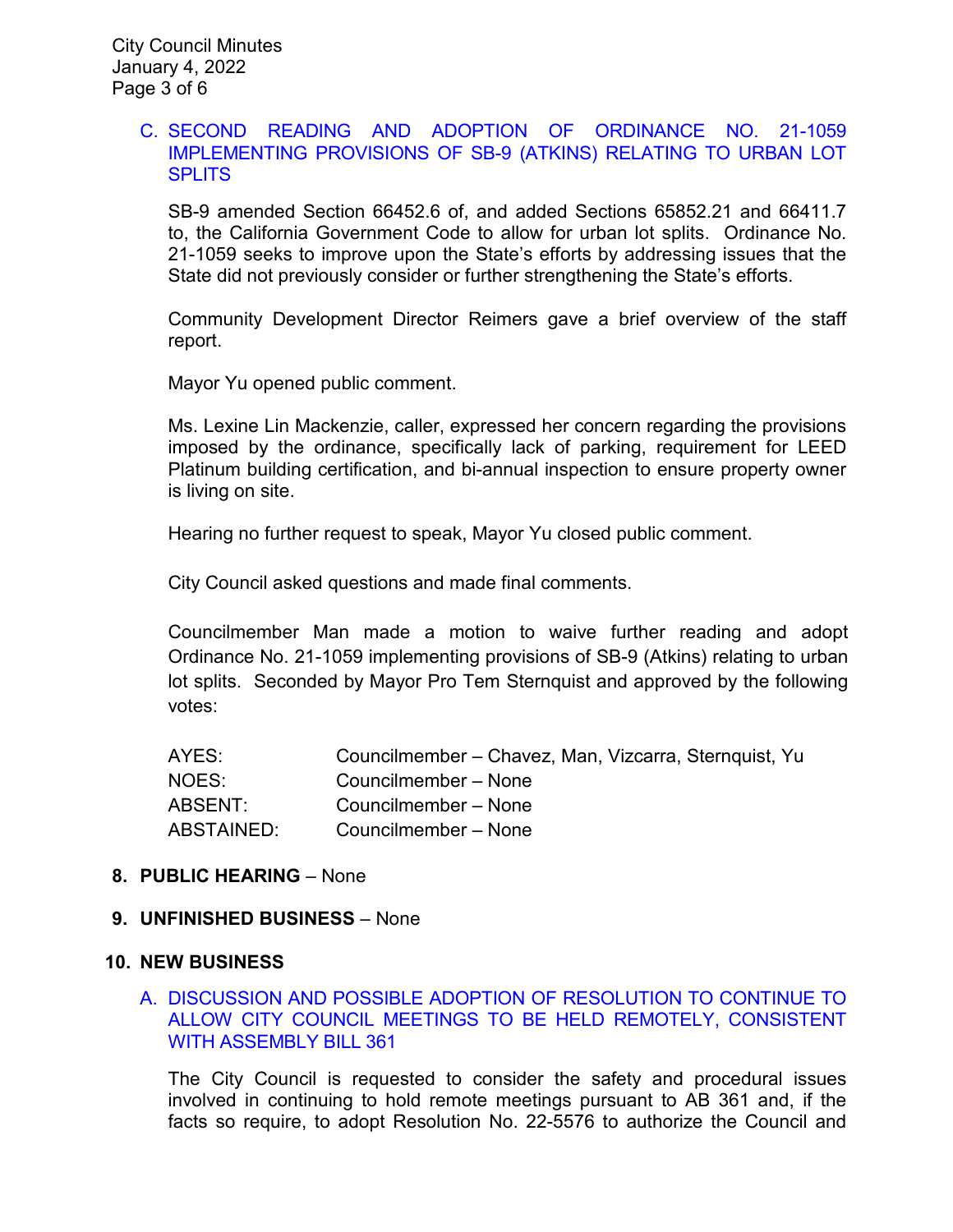Commissions to meet virtually through February 12, 2022.

Community Development Director Reimers gave a summary of the staff report.

City Council made comments and asked questions regarding which cities are holding meetings in person and options for holding meeting in person.

Mayor Yu opened public comment. With no callers or email request to speak, Mayor Yu extended public comment for 1 minutes to allow the public to dial in. Hearing no further request to speak, Mayor Yu closed public comment.

City Council made final comments.

Councilmember Chavez made a motion to adopt Resolution No. 22-5576 to authorize the continued use of such technology for meetings for a period of 30 days (i.e., February 12, 2022). Seconded by Councilmember Vizcarra and approved by the following votes:

| AYES:      | Councilmember – Chavez, Man, Vizcarra, Sternquist, Yu |
|------------|-------------------------------------------------------|
| NOES:      | Councilmember - None                                  |
| ABSENT:    | Councilmember - None                                  |
| ABSTAINED: | Councilmember – None                                  |

- **11. UPDATE FROM CITY MANAGER** Community Development Reimers conveyed City Manager's comment – wishing everyone a happy new year.
- **12. UPDATE FROM CITY ATTORNEY** Reported that staff will provide a legislation update at the next Council meeting.
- **13. COUNCIL REPORTS REGARDING AD HOC OR STANDING COMMITTEE MEETINGS** 
	- A. SCHOOL DISTRICT/CITY STANDING COMMITTEE (Councilmember Man and Councilmember Chavez) – Formed 1/3/2012

No report.

B. LAS TUNAS DOWNTOWN REVITALIZATION STANDING COMMITTEE (Councilmember Chavez and Mayor Yu) – Formed 2/18/2014

No report.

C. FUTURE DEVELOPMENT OF CITY PROPERTIES STANDING COMMITTEE (Mayor Yu and Councilmember Man) – Formed 2/18/2014

No report.

D. AUDIT STANDING COMMITTEE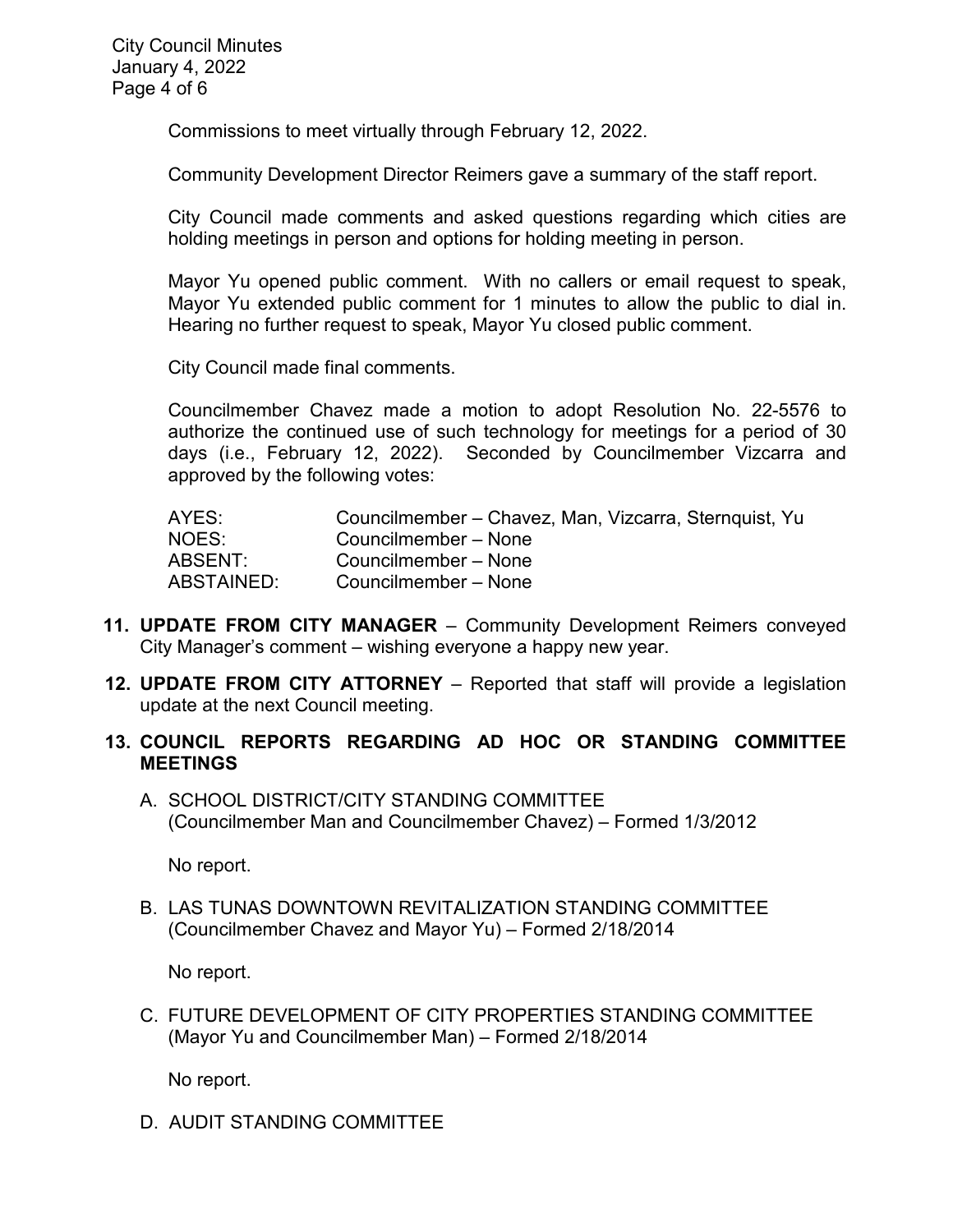City Council Minutes January 4, 2022 Page 5 of 6

(Councilmember Chavez and Mayor Yu) – Formed 7/15/2014

No report.

E. FACILITIES, PUBLIC WORKS, AND INFRASTRUCTURE STANDING **COMMITTEE** (Mayor Yu and Councilmember Man) – Formed 4/4/2017

No report.

F. PRIMROSE PARK ART ELEMENT AD HOC (Councilmember Vizcarra and Mayor Yu) – Formed 5/19/20

No report.

G. CITY BASED HOMELESS PLAN STANDING COMMITTEE (Councilmember Vizcarra and Mayor Pro Tem Sternquist) – Formed 3/16/21

No report.

# **14. COUNCIL ITEMS SEPARATE FROM THE CITY MANAGER'S REGULAR AGENDA**

- A. COUNCILMEMBER CHAVEZ wished everyone a happy new year.
- B. COUNCILMEMBER MAN wished everyone a happy new year.
- C. COUNCILMEMBER VIZCARRA commented on COVID infection and wished everyone a happy new year.
- D. MAYOR PRO TEM STERNQUIST commented on Foothill Transit's workforce being impacted by COVID and wished everyone a happy new year.
- E. MAYOR YU commented on the importance of keeping everyone healthy and wished everyone a happy new year.

# **15. ADDITIONAL PUBLIC COMMENTS ON ITEMS NOT LISTED ON THE AGENDA**

Mayor Yu opened public comment.

Jerry Jambazian, Temple City business owner, shared the impact COVID has had on his friends and family.

Hearing no further request to speak, Mayor Yu closed public comment.

# **16. ADJOURNMENT**

The City Council Regular Meeting was adjourned at 8:34 p.m.